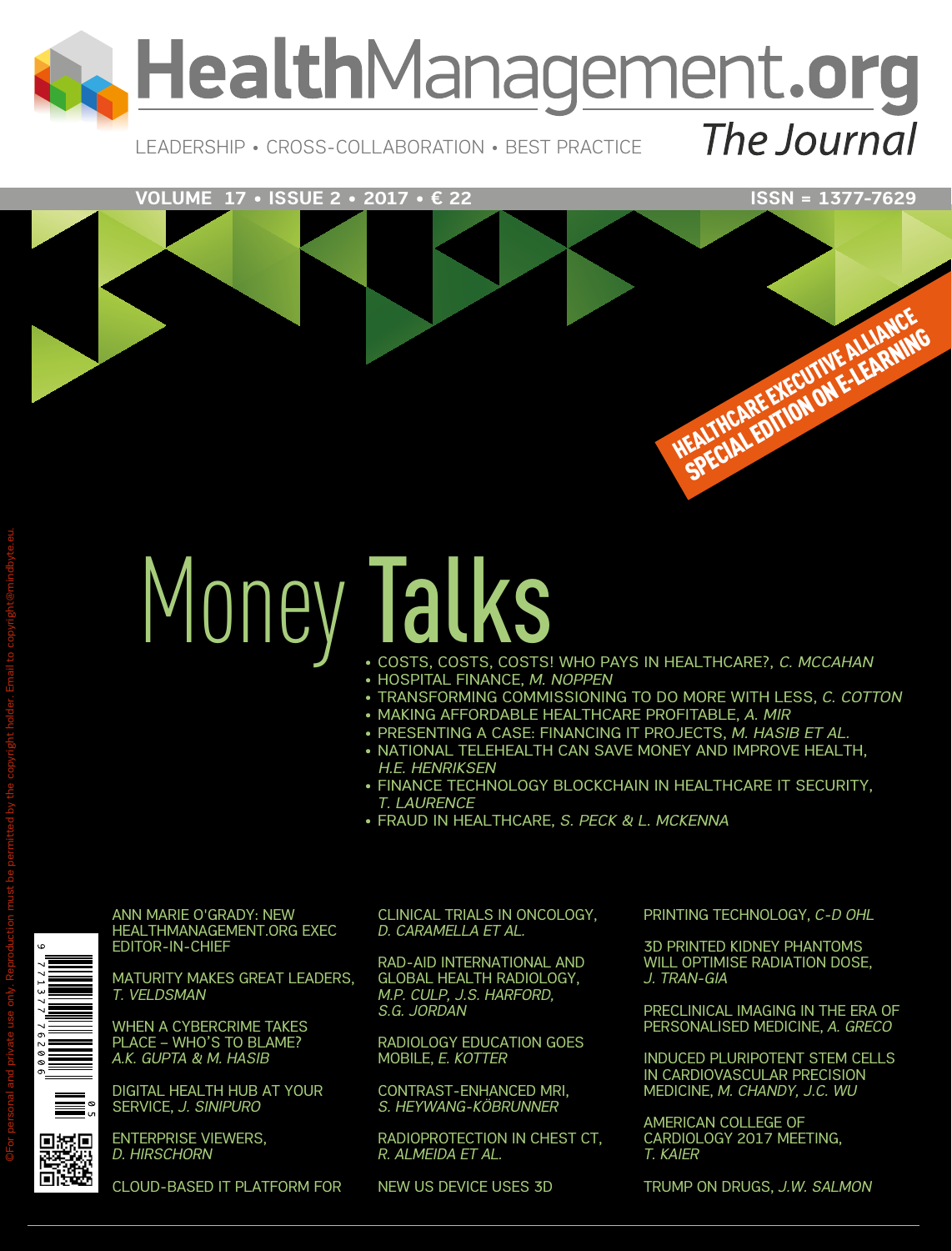## Ann Marie O'Grady: New HealthManagement.org EXEC Editor-In-Chief

Meet HealthManagement.org's new E-i-C for EXEC and find out what she hopes to bring to readers including providing a platform for healthcare executives to promote, share and learn from each other on emerging issues in the sector.

ealthManagement.org is pleased to introduce<br>the new Editor-in-Chief for EXEC, Ann Marie<br>O'Grady. O'Grady is Chief Executive of Leopthe new Editor-in-Chief for EXEC, Ann Marie O'Grady. O'Grady is Chief Executive of Leopardstown Park Hospital, Dublin, a specialist hospital for older people encompassing services that include rehabilitation, respite care, sheltered housing, daycare services and residential care. It is a not-forprofit independent hospital providing health services under a service level agreement with the Irish National Health Service (Health Service Executive).

Following her initial qualification as a physiotherapist she continued her broad and on-going continuing professional development including post-graduate qualifications in leadership, communication and executive coaching.

She has held a number of positions, both clinical and managerial, in both the Irish and New Zealand healthcare settings since qualifying from University College Dublin. In addition she has held a number of pro bono non executive Board member positions over the years in the areas of professional regulation, professional bodies and hospitals.

She is a Council Member and Honorary Editor of the Health Management Institute of Ireland, producing the eJournal Health Manager and has been a longstanding member of the Editorial Board/Communication Working Group Board of the European Association of Hospital Managers.

#### **How do you feel about taking over the role of EXEC E-i-C at HealthManagement.org?**

It is an absolute privilege to take over the role of EXEC Editor in Chief at HealthManagement.org and I am looking forward to working with colleagues across Europe in the on-going development and delivery of this important journal for health managers.

#### **What are your editorial aims for the publication and readers?**

My first aims are to cover the key emerging issues for

health managers, to learn from experiences across Europe and to provide a platform for health managers to promote, share and learn from each other in the different areas of health. I am, however, very keen to explore what health managers want from the publication, and would look to deliver on this.

**What are your key areas of interest and research?** The professionalisation of the healthcare management discipline, healthcare leadership, corporate/ clinical governance, and the development of highperforming teams.

#### **What are the major challenges in your field?**

Ensuring that healthcare managers are equipped, enabled and empowered to carry out their roles in an ever-changing, highly accountable and high profile environment.

#### **What is your top management tip?**

I can't pick only one, so if I can name two they would be: Find your passion. Even in the toughest of times, if you are passionate about what you do, this will help to bring you through and keep you true to yourself.

Grow and develop people relentlessly. Denis Doherty, Senior Healthcare Leader, Ireland, made the following statement in 2000: "Your job as a leader is to identify people better than you and brighter than you and throw them past you". This has resonated with me ever since.

#### **What would you single out as a career highlight?**

Very hard to single out one highlight, but probably what I am most proud of is that there have been a number of occasions over the years when an individual, or team, with whom I have been working has excelled beyond what they thought was even possible. Their growth and achievements, and therefore their confidence to go even further, has always been an incredibly positive experience for me. In many ways, I would like to consider myself as a talent manager,